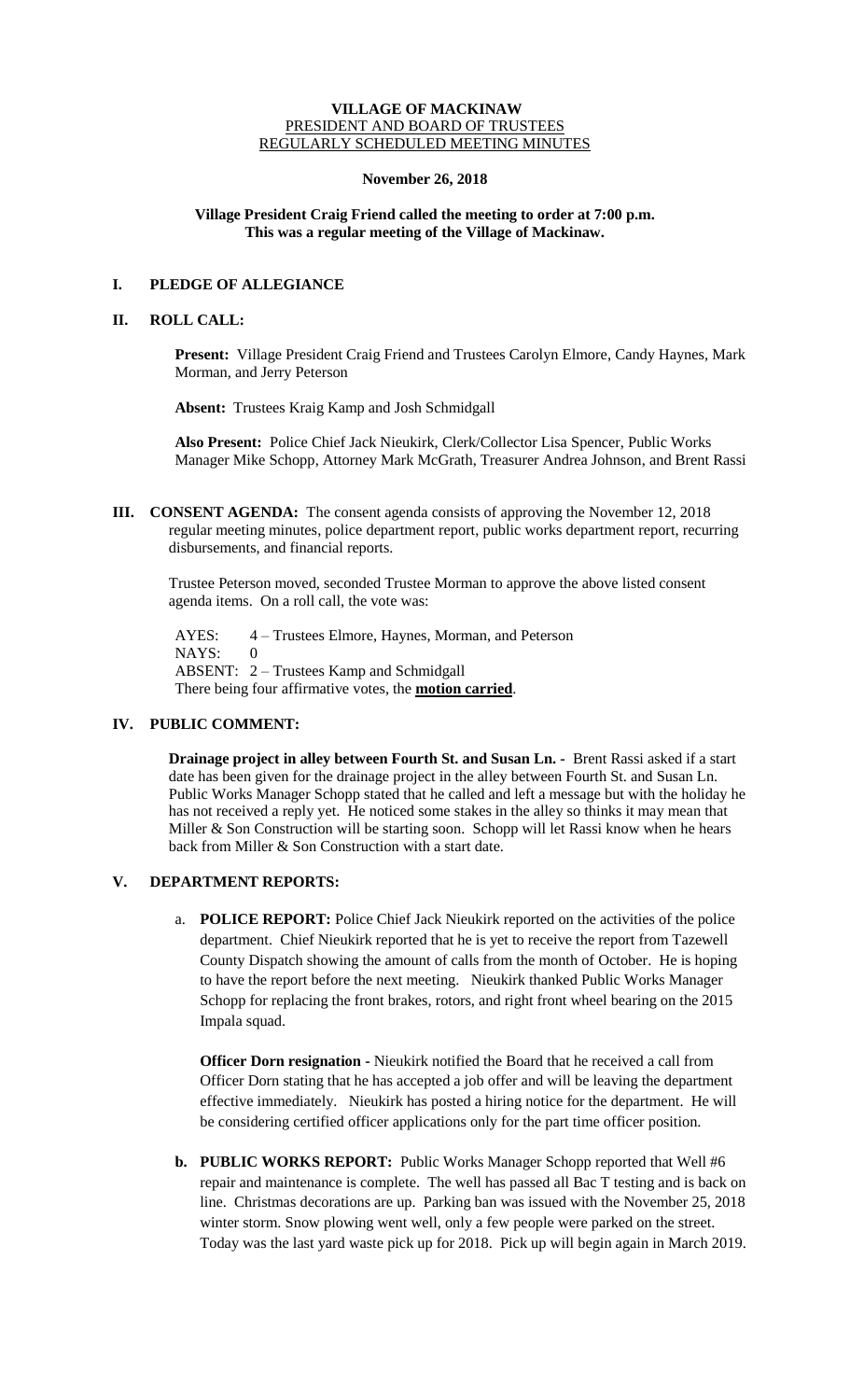**Front Door at the Community Center –** Schopp received a quote with two options for replacing the main entrance door at the community center with a 3' x 7' aluminum store front door with outswing to meet code. He stated that he requested quotes from multiple contractors but Chris Nunley's is the only quote that was submitted. Nunley proposed two options one with the cost if the brick around the door is block for \$6,610 and if the brick is not block for \$5,150. Schopp stated that the previous idea of having a vestibule will not work due to the structure of the building; it may lead to water leak issues.

Trustee Elmore moved, seconded by Trustee Haynes to approve Chris Nunley to purchase and install a 3' x 7' aluminum store front door with outswing to meet code. The cost for the door and installation is not to exceed \$7000. On a roll call, the vote was:

AYES: 4 – Trustees Elmore, Haynes, Morman, and Peterson NAYS: ABSENT: 2 – Trustees Kamp and Schmidgall There being four affirmative votes, the **motion carried**.

#### **c. TREASURER'S REPORT**

**Non-Recurring Bills --** Trustee Morman moved, seconded Trustee Elmore to approve the non-recurring bills. On a roll call, the vote was:

AYES: 4 – Trustees Elmore, Haynes, Morman, and Peterson NAYS: 0 ABSENT: 2 – Trustees Kamp and Schmidgall There being four affirmative votes, the **motion carried**.

**Letter from John Grimes C.P.A. –** A letter was received from John Grimes C.P.A. stating that he will no longer be preforming audits. Treasurer Johnson has been working the Clerk Spencer to receive proposals from other firms used by other local communities to find a new C.P.A. to perform the annual audit.

**Review Audit proposals and select a new CPA to preform annual audits for the Village –** The Board reviewed proposal costs from four firms for consideration to preform annual audits for the Village. Upon discussion and checking on-line reviews the Board made a decision.

Trustee Elmore moved, seconded by Trustee Haynes to authorize President Friend to enter into a three year agreement with Ginoli & Company Ltd. to perform the annual audit for the Village of Mackinaw. 2019 year end cost will be \$7,750 plus a one-time audit system set up fee. 2020 year end cost will be \$7,950. 2021 year end cost will be \$8,100. On a roll call, the vote was:

AYES: 4 – Trustees Elmore, Haynes, Morman, and Peterson NAYS: 0 ABSENT: 2 – Trustees Kamp and Schmidgall There being four affirmative votes, the **motion carried**.

## **VI. PRESIDENT'S REPORT:**

**Cancel December 24, 2018 Village Board of Trustees Meeting –** Trustee Haynes moved, seconded by Trustee Elmore to cancel the December 24, 2018 Village Board of Trustees meeting due to it being on Christmas Eve. On a roll call, the vote was:

AYES: 4 – Trustees Elmore, Haynes, Morman, and Peterson NAYS: 0 ABSENT: 2 – Trustees Kamp and Schmidgall There being four affirmative votes, the **motion carried**.

**Appraisal for the sale of real estate owned by the Village of Mackinaw –** This item was tabled due to President not receiving the finished appraisal of 305 E Franklin St. in time for this meeting.

### **VII. LOCAL LIQUOR CONTROL COMMISSIONER'S REPORT:**